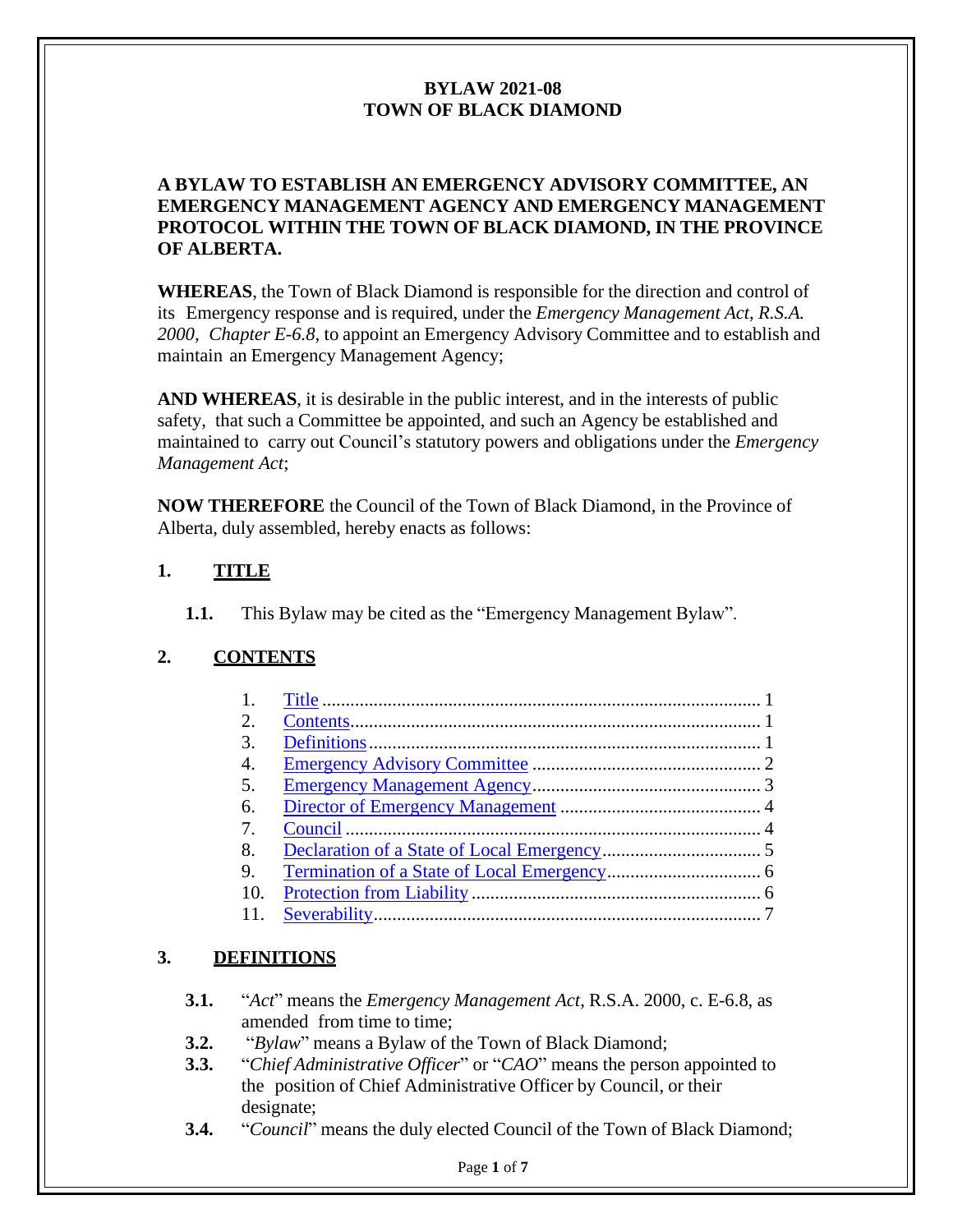"*Deputy Director of Emergency Management*" or "*DDEM*" means an individual appointed to the position of Deputy Director of Emergency Management by Council, who shall assist the DEM or assume the duties of the DEM in their absence.

- **3.5.** "*Director of Emergency Management*" or "*DEM*" means an individual appointed to the position of Director of Emergency Management by Council.
- **3.6.** "*Disaster*" means an event that results in serious harm to the safety, health or welfare of people or in widespread damage to property or the environment.
- **3.7.** "*Emergency*" means an event that requires prompt co-ordination of action or special regulation of persons or property to protect the safety, health or welfare of people or to limit damage to property or the environment.
- **3.8.** "*Emergency Advisory Committee*" ("Committee") means the Committee established by this Bylaw.
- **3.9.** *"Emergency Coordination Centre*" or "*Emergency Operations Centre*" means the physical location at which the coordination of information and resources to support incident management (on-scene operations) activities normally takes place.
- **3.10.** "*Emergency Management Agency*" ("Agency") means the Agency established by this Bylaw, as required to coordinate the activities in response to an Emergency or Disaster.
- **3.11.** "*Emergency Management Program*" means the development, coordination and execution of plans, measures and programs pertaining to the mitigation preparedness, response and recovery before, during and after an Emergency event.
- **3.12.** "*Minister*" means the Minister determined under section 16 of the *Government Organization Act* as the Minister responsible for this Act.
- **3.13.** "*Municipal Emergency Plan*" means the plan prepared by the Director of Emergency Management which coordinates response to an Emergency or Disaster.
- **3.14.** "*Town*" means the Corporation of the Town of Black Diamond.

# <span id="page-1-0"></span>**4. EMERGENCY ADVISORY COMMITTEE**

- **4.1.** The Emergency Advisory Committee ("Committee") is hereby established to review and advise the Director of Emergency Management regarding the Municipal Emergency Plan and related plans and programs.
- **4.2.** The Committee shall consist of:
	- **a)** two (2) members of Council, appointed by Council for a full electoral term of office;
	- **b)** one alternate member of Council, appointed by Council for a full electoral term of office;
	- **c)** the CAO;
	- **d)** the Deputy DEM(s); and
	- **e)** the DEM.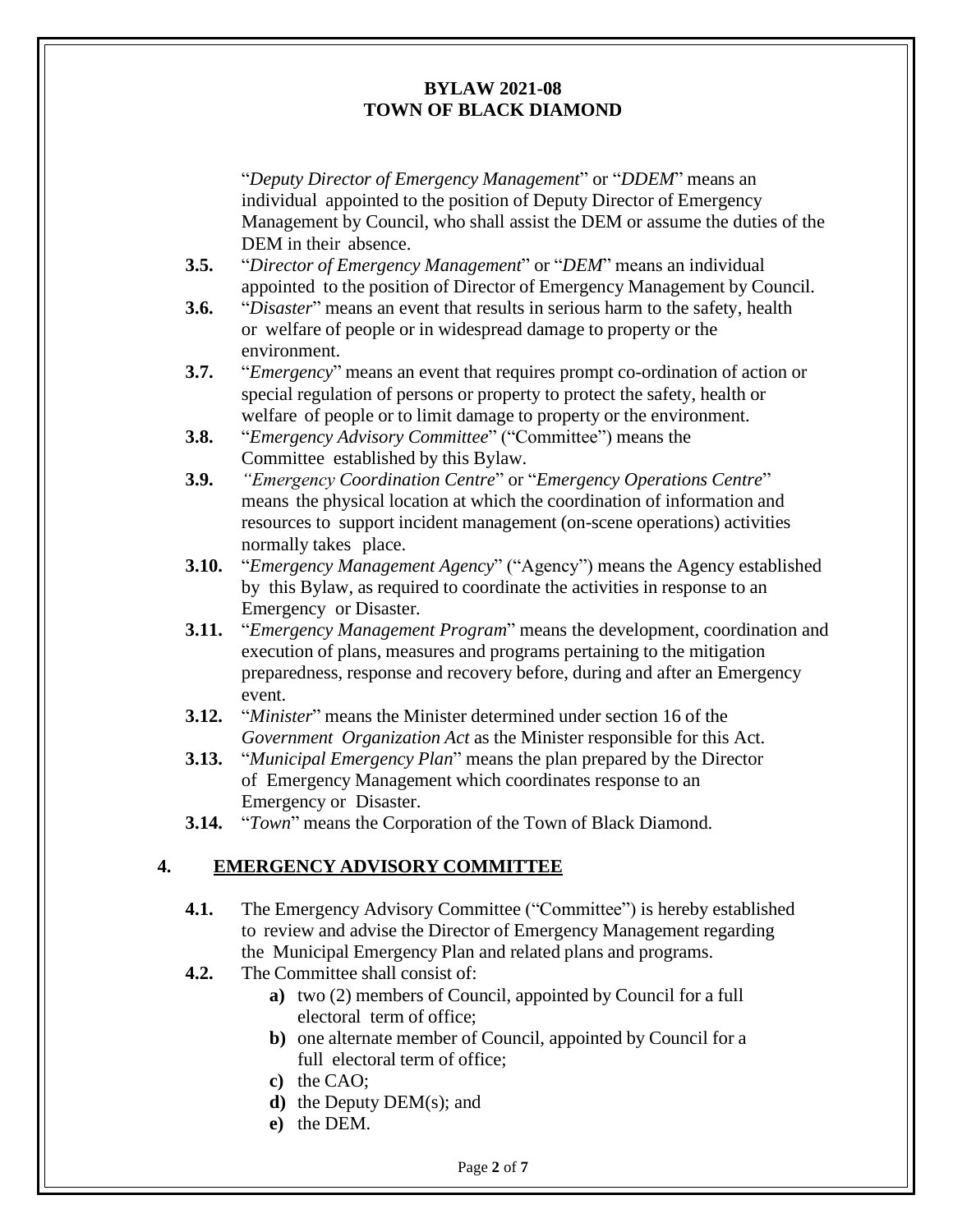- **4.3.** Quorum for a meeting of this Committee shall be four (4) members, which must include at least one of the DEM or DDEM(s) and at least 1 appointed member of Council.
- **4.4.** The Chair shall be the DEM, or in the absence of the DEM, the Committee shall select a Chair for the meeting.
- **4.5.** The DEM may, from time to time, invite individuals, including Town employees, to discuss matters of relevance at Committee meetings.
- **4.6.** The Committee shall meet at least annually, or more frequently as required.
- **4.7.** The Committee shall advise Council annually on matters pertaining to the Town's Emergency Management Program and the Municipal Emergency Plan.
- **4.8.** The Emergency Advisory Committee shall:
	- **a)** provide guidance and direction to the Emergency Management Agency;
	- **b)** review the Municipal Emergency Plan and any related plans and programs annually, and;
	- **c)** advise Council, duly assembled, on the status of the Municipal Emergency Plan and related plans and programs at least once per year.
- **4.9.** During an emergency, the Emergency Advisory Committee shall:
	- **a)** be briefed on the emergency and authorize the activation of the Municipal Emergency Plan;
	- **b)** delegate an individual as an Interim Director of Emergency Management if the duly appointed Director of Emergency Management or Deputy Director of Emergency Management are unable to fulfill their duties and obligations; and
	- **c)** receive periodic briefings regarding the incident.

### **5. EMERGENCY MANAGEMENT AGENCY**

- <span id="page-2-0"></span>**5.1.** The Emergency Management Agency ("Agency") is hereby established to act as the agent of Council to carry out all statutory powers and obligations of Council under the Act.
- **5.2.** The Agency will recommend to Council to declare, renew or terminate a state of local emergency, in accordance with Section 8 or 9 of this Bylaw.
- **5.3.** Council hereby authorizes the Agency, for the duration of such state of local emergency, to do all acts and take necessary proceedings to address the Emergency pursuant to the Act.
- **5.4.** The Agency shall use the command, control and coordination system prescribed by the Managing Director of the Alberta Emergency Management Agency.
- **5.5.** The Agency shall consist of the following members:
	- **a)** the DEM;
	- **b)** the CAO;
	- **c)** the DDEM(s);
	- **d)** the Fire Chief; and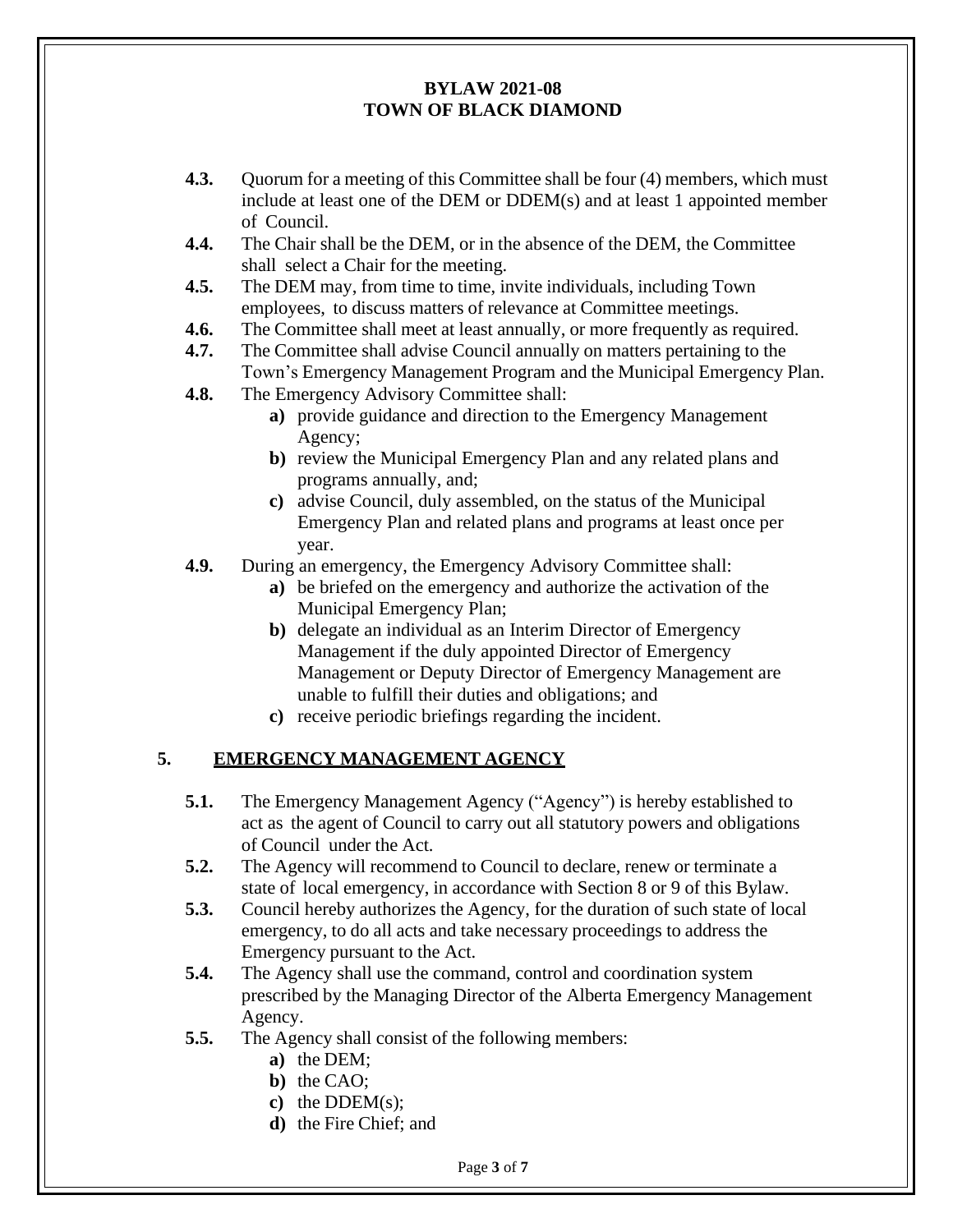- **e)** any Town staff as appointed to the Agency by the CAO; and
- **f)** the RCMP Detachment Commander, or their designate.
- **5.6.** In addition to the members appointed to the Agency under section 5.5, the DEM may invite other organizations to nominate representatives to serve as members of the Agency, including:
	- **a)** Alberta Emergency Management Agency (AEMA) representative(s);
	- **b)** utility companies;
	- **c)** health agencies;
	- **d)** service organizations; and
	- **e)** any other person, agency or organization that, in the opinion of the DEM, may assist in the implementation of the Municipal Emergency Plan.

### <span id="page-3-0"></span>**6. DIRECTOR OF EMERGENCY MANAGEMENT**

- **6.1.** The DEM will:
	- **a)** schedule meetings of the Agency as necessary;
	- **b)** prepare and coordinate the Municipal Emergency Plan and related plans and programs for the Town;
	- **c)** establish and act as Director of the Emergency Coordination Centre, or ensure that someone is designated under the Municipal Emergency Plan to act on behalf of the Agency in their absence;
	- **d)** coordinate all Emergency services and other resources used in an Emergency;
	- **e)** ensure that the Municipal Emergency Plan is reviewed at least annually and any time that conditions arise or there is an opportunity for improvement of the plan;
	- **f)** ensure that the Municipal Emergency Plan is implemented; and conduct an Emergency training event no less than once annually; and
	- **g)** ensure staff of the Town and members of the Committee and Agency, as required, complete training to maintain effectiveness in the event of an Emergency.
- **6.2.** From time to time, the DEM may invite individuals, including Town employees and Committee members, to discuss matters of relevance with the Agency. The Director may require such individuals to assist with the development and implementation of the Municipal Emergency Plan and related programs.

### <span id="page-3-1"></span>**7. COUNCIL**

- **7.1.** Council shall:
	- **a)** by resolution, appoint the required number of Council members to serve on the Committee;
	- **b**) by resolution, appoint a Director of Emergency Management;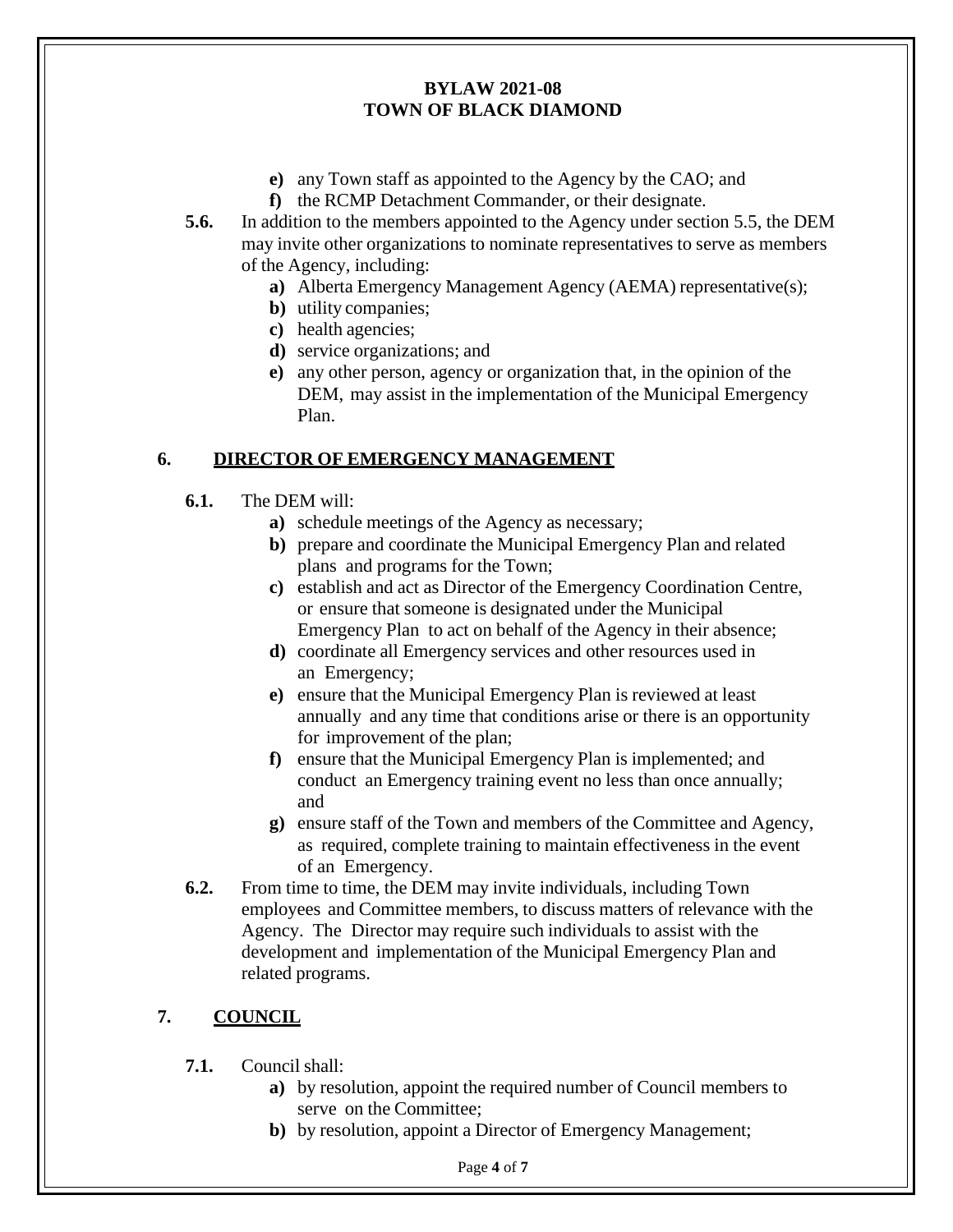- **c)** by resolution, appoint one or more Deputy Director(s) of Emergency Management;
- **d)** provide for the payment of expenses of the members of the Committee;
- **e)** ensure that Emergency plans and programs are prepared to address potential emergencies or Disasters in the Town of Black Diamond; and
- **f)** approve the Municipal Emergency Plan.
- **7.2.** Council may:
	- **a)** by Bylaw, borrow, levy, appropriate and expend, without the consent of the electors, all sums required for the operation of the Emergency Management Agency, and
	- **b)** enter into agreements with and make payments or grants, or both, to persons or organizations for the provision of services in the development or implementation of Emergency plans or programs, including mutual aid plans and programs.

# <span id="page-4-0"></span>**8. DECLARATION OF A STATE OF LOCAL EMERGENCY**

- **8.1.** If Council is satisfied that an Emergency exists or may exist, Council may, by resolution, declare a state of local emergency relating to all or a part of the Town.
- **8.2.** In declaring a state of local emergency, Council must:
	- **a)** identify the nature of the Emergency;
	- **b**) identify the area of the Town where the Emergency exists;
	- **c)** immediately cause the details of the declaration to be written and published by such means of communication as Council considers most likely to make it known to the population that is affected by the declaration, and;
	- **d)** immediately forward a copy of the written declaration to the Minister.
- **8.3.** When a state of local emergency is declared, the Agency may at any time, in accordance with the Act and related plans or programs:
	- **a)** acquire or utilize any real or personal property considered necessary to prevent, combat or alleviate the effects of an Emergency or Disaster;
	- **b)** authorize or require any qualified person to render aid of a type he or she is qualified to provide;
	- **c)** control or prohibit travel to or from any area of the Town;
	- **d)** provide for the restoration of essential facilities and the distribution of essential supplies and provide, maintain and coordinate Emergency medical, welfare and other essential services in any part of the Town;
	- **e)** cause the evacuation of persons and the removal of animals and personal property from any area of the Town of Black Diamond that is or may be affected by a Disaster;
	- **f)** authorize the entry into any building or on any land, without warrant,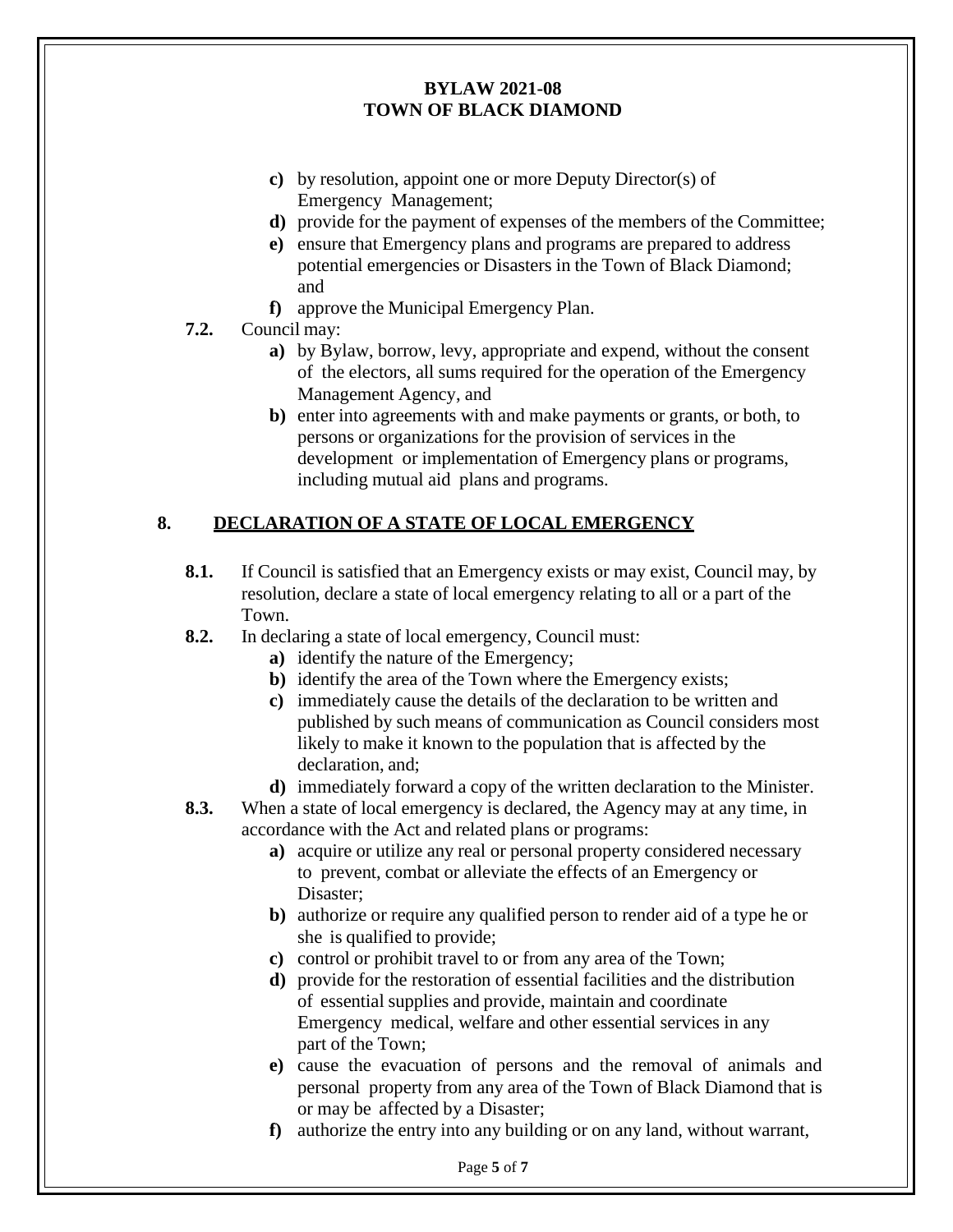by an person in the course of implementing an Emergency plan or program;

- **g)** cause the demolition or removal of any trees, structures or crops if the demolition or removal is necessary or appropriate in order to reach the scene of a Disaster, or to attempt to forestall its occurrence or to combat its progress;
- **h)** procure or fix prices for food, clothing, fuel, equipment, medical supplies, or other essential supplies and the use of any property within the Town for the duration of the state of local emergency; and
- **i)** authorize the conscription of persons needed to meet an Emergency.
- **8.4.** Subject to the Act, the declaration of a state of local emergency must be renewed every seven (7) days until the Emergency has passed.

### <span id="page-5-0"></span>**9. TERMINATION OF A STATE OF LOCAL EMERGENCY**

- **9.1.** When, in the opinion of Council, an Emergency no longer exists in relation to which the declaration was made, Council shall by resolution, terminate the declaration.
- **9.2.** A declaration of a state of local emergency is considered terminated and ceases to be of any force or effect when:
	- **a)** a resolution is passed under Section 9.1;
	- **b)** a period of seven (7) days has lapsed since it was declared, unless it is renewed by resolution;
	- **c)** the Lieutenant Governor in Council makes an order for a State of Emergency under the Act, relating to the same area; or
	- **d)** the Minister cancels the state of local emergency.
- **9.3.** When a declaration of a state of local emergency has been terminated, Council shall cause the details of the termination to be published immediately by such means of communication considered most likely to notify the population of the area affected.

### <span id="page-5-1"></span>**10. PROTECTION FROM LIABILITY**

**10.1.** No action lies against the Committee, the Agency, and any member of the Committee or Agency or any person acting under the Committee's or Agency's direction or authorization for anything done or omitted to be done in good faith while carrying out a power or duty under this Bylaw during a state of local emergency.